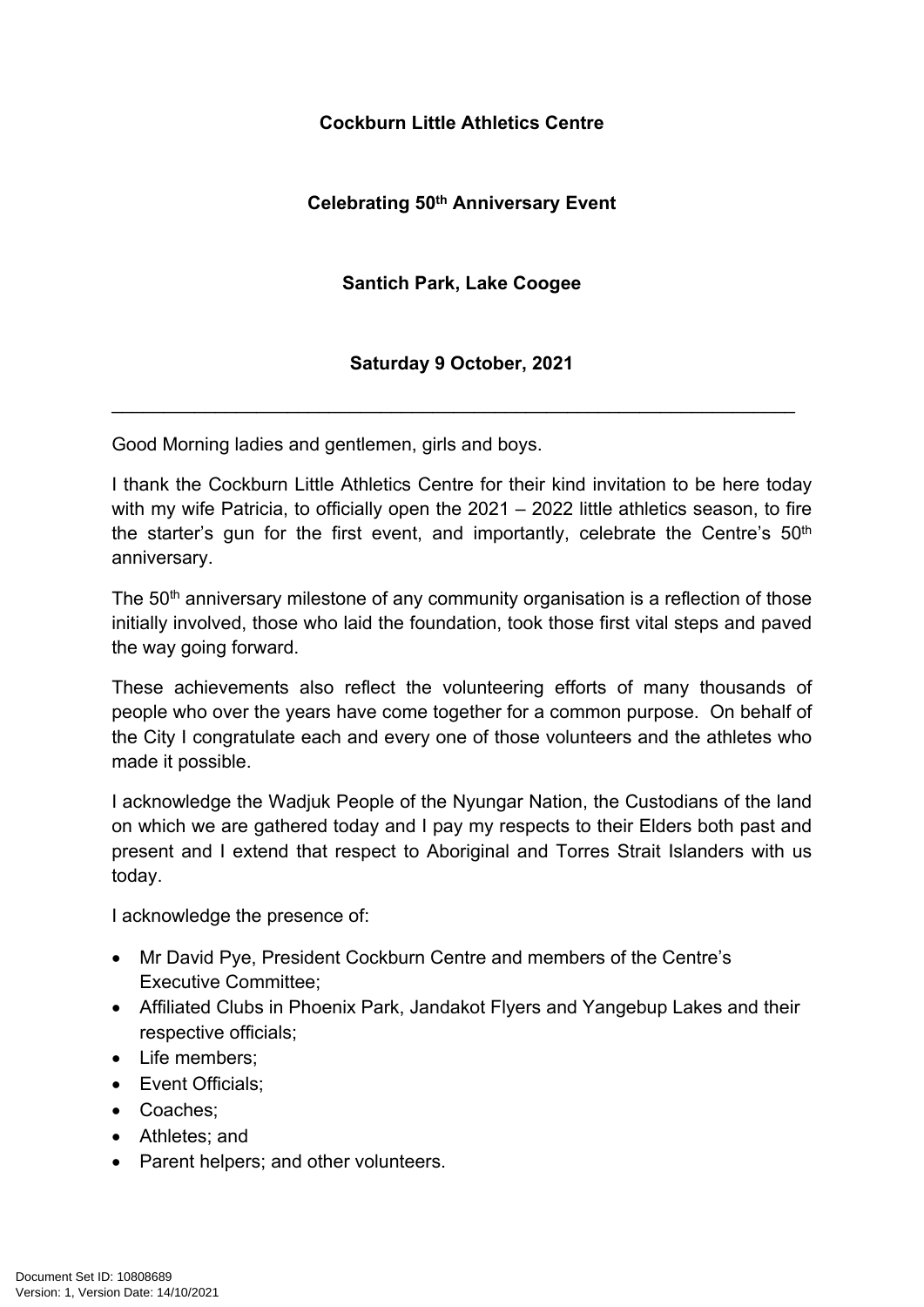Today' gathering of Clubs reflects the on-going interest of communities all over Australia to provide avenues for children and teenagers to pursue their passions – to do the best they can as individuals; and in team events.

The recent Tokyo Olympics and Para-Olympics gave us all a timely reminder of how important sport is in our daily lives.

Greatness was achieved in so many ways from those who achieved a personal best, to those who won medals, to those who stumbled to the finish line, to those who couldn't finish their event, to those who stopped and helped other competitors; and to those who weren't able to compete for various reasons.

No matter what and where the stage is; it is the mere fact of competing that can and will inspire us all to greatness – doing our very best, achieving our personal best, being part of a team, responding to our teammates, being there when it counts – there's nothing like it.

The City of Cockburn continues to be a strong supporter of the health and well-being of our community and strives to ensure the facilities available to the Clubs in our district are the best they can be within the financial constraints that all local governments have.

The City has embarked on a major upgrade of many existing community and sporting facilities to meet the growing population over the next 15 years.

It also has a plan for new facilities across the district in that same time frame.

The formation of Athletics West brings a new dimension to athletics in Western Australia – the challenges are there for all to adapt – to contribute to the new pathway onto the world stage and all it has to offer our athletes, officials and administrators.

Just a snippet of the history of the Cockburn Little Athletics Centre.

The Cockburn Centre began in 1972 as the Fremantle Centre made up of five Clubs including Coolbellup and East Hamilton Hill.

The Centre moved several times from its original location at Fremantle Oval and then settled in the Cockburn jurisdiction at Santich Park in 1984 where it has happily prospered as the Cockburn Little Athletics Centre.

The current Centre Clubs: